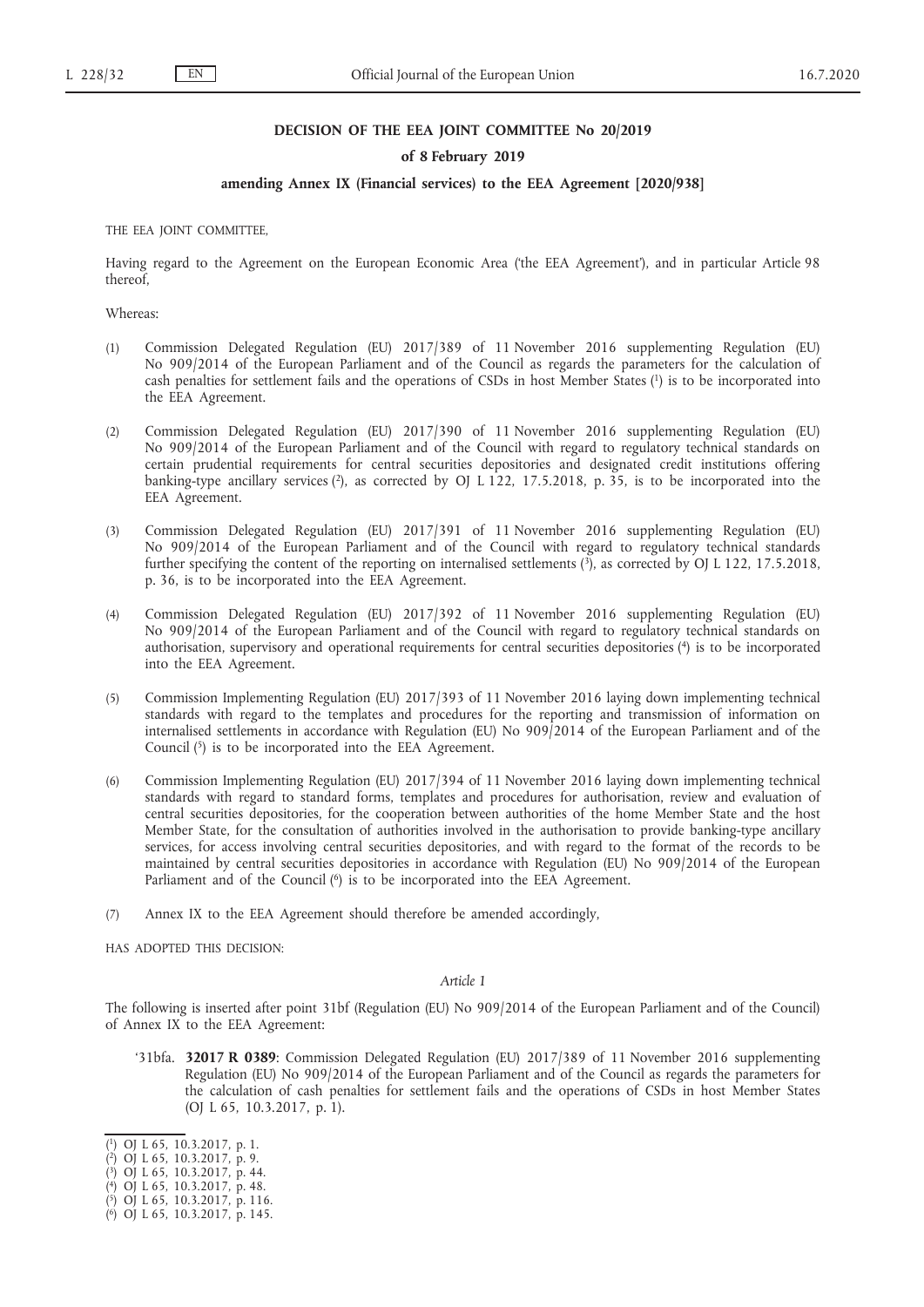The provisions of the Delegated Regulation shall, for the purposes of this Agreement, be read with the following adaptation:

In point (a) of the third paragraph of Article 9, the words "the Decision of the EEA Joint Committee containing" shall be inserted after the words "entry into force of".

31bfb. **32017 R 0390**: Commission Delegated Regulation (EU) 2017/390 of 11 November 2016 supplementing Regulation (EU) No 909/2014 of the European Parliament and of the Council with regard to regulatory technical standards on certain prudential requirements for central securities depositories and designated credit institutions offering banking-type ancillary services (OJ L 65, 10.3.2017, p. 9), as corrected by OJ L 122, 17.5.2018, p. 35.

The provisions of the Delegated Regulation shall, for the purposes of this Agreement, be read with the following adaptations:

- (a) In Article 23(2), the reference to "members of the European System of Central Banks" shall be understood to include, in addition to its meaning in the Delegated Regulation, the national central banks of the EFTA States.
- (b) In Article 36(8)(b)(i), the words "Union currencies" shall be replaced by the words "official currencies of the Contracting Parties to the EEA Agreement".
- 31bfc. **32017 R 0391**: Commission Delegated Regulation (EU) 2017/391 of 11 November 2016 supplementing Regulation (EU) No 909/2014 of the European Parliament and of the Council with regard to regulatory technical standards further specifying the content of the reporting on internalised settlements (OJ L 65, 10.3.2017, p. 44), as corrected by OJ L 122, 17.5.2018, p. 36.
- 31bfd. **32017 R 0392**: Commission Delegated Regulation (EU) 2017/392 of 11 November 2016 supplementing Regulation (EU) No 909/2014 of the European Parliament and of the Council with regard to regulatory technical standards on authorisation, supervisory and operational requirements for central securities depositories (OJ L 65, 10.3.2017, p. 48).

The provisions of the Delegated Regulation shall, for the purposes of this Agreement, be read with the following adaptations:

- (a) In Article 2(1)(a), the words "Union currency" shall be replaced by the words "official currency of the Contracting Parties to the EEA Agreement".
- (b) In Article 96(2), the words "the Decision of the EEA Joint Committee containing" shall be inserted after the words "entry into force of".
- 31bfe. **32017 R 0393**: Commission Implementing Regulation (EU) 2017/393 of 11 November 2016 laying down implementing technical standards with regard to the templates and procedures for the reporting and transmission of information on internalised settlements in accordance with Regulation (EU) No 909/2014 of the European Parliament and of the Council (OJ L 65, 10.3.2017, p. 116).
- 31bff. **32017 R 0394**: Commission Implementing Regulation (EU) 2017/394 of 11 November 2016 laying down implementing technical standards with regard to standard forms, templates and procedures for authorisation, review and evaluation of central securities depositories, for the cooperation between authorities of the home Member State and the host Member State, for the consultation of authorities involved in the authorisation to provide banking-type ancillary services, for access involving central securities depositories, and with regard to the format of the records to be maintained by central securities depositories in accordance with Regulation (EU) No 909/2014 of the European Parliament and of the Council (OJ L 65, 10.3.2017, p. 145).

The provisions of the Implementing Regulation shall, for the purposes of this Agreement, be read with the following adaptation:

In the second paragraph of Article 17, the words "the Decision of the EEA Joint Committee containing" shall be inserted after the words "entry into force of".'